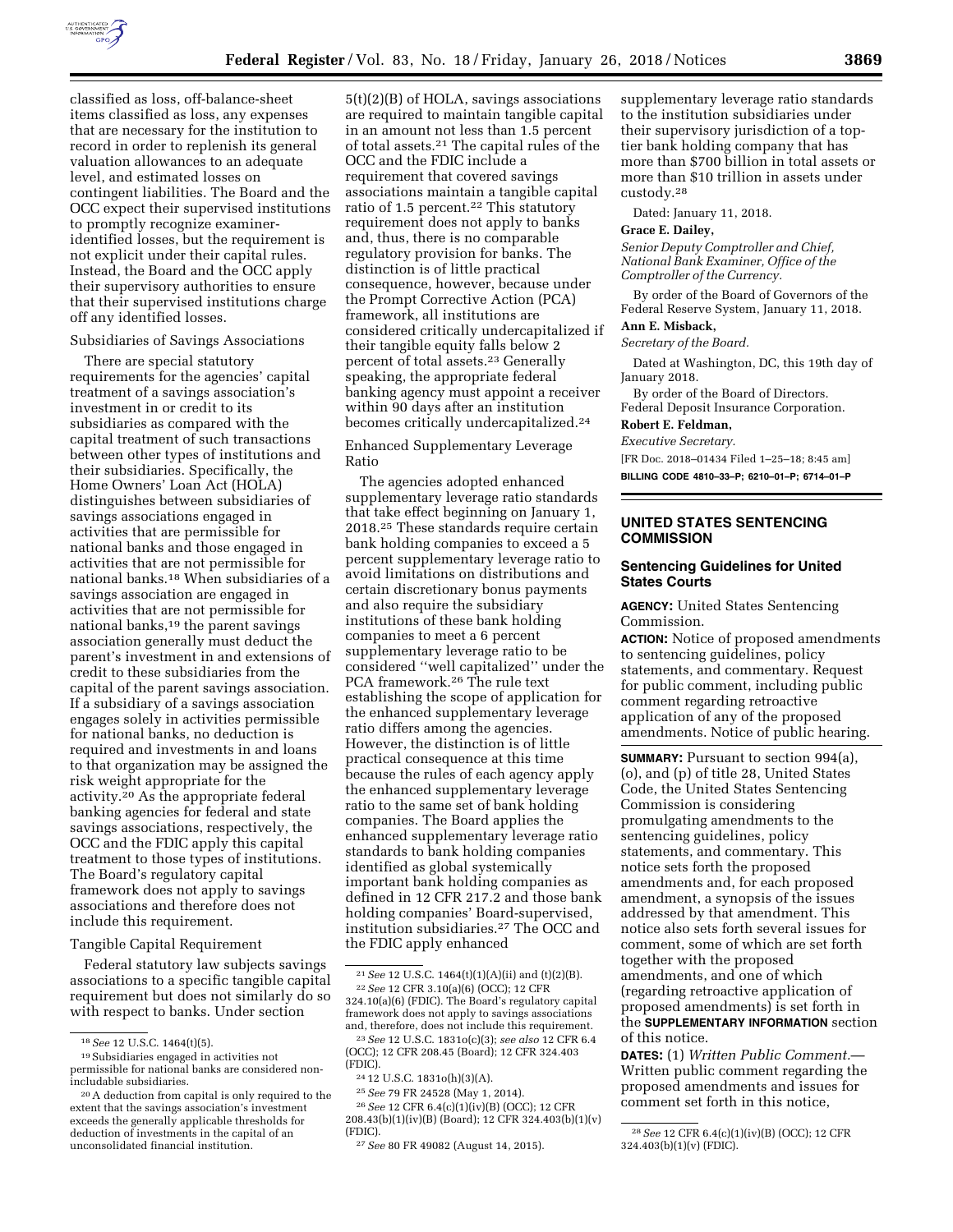including public comment regarding retroactive application of any of the proposed amendments, should be received by the Commission not later than March 6, 2018. Written reply comments, which may only respond to issues raised during the original comment period, should be received by the Commission not later than March 28, 2018. Public comment regarding a proposed amendment received after the close of the comment period, and reply comment received on issues not raised during the original comment period, may not be considered.

(2) *Public Hearing.*—The Commission may hold a public hearing regarding the proposed amendments and issues for comment set forth in this notice. Further information regarding any public hearing that may be scheduled, including requirements for testifying and providing written testimony, as well as the date, time, location, and scope of the hearing, will be provided by the Commission on its website at *[www.ussc.gov.](http://www.ussc.gov)* 

**ADDRESSES:** All written comment should be sent to the Commission by electronic mail or regular mail. The email address for public comment is *[Public](mailto:Public_Comment@ussc.gov)*\_ *[Comment@ussc.gov.](mailto:Public_Comment@ussc.gov)* The regular mail address for public comment is United States Sentencing Commission, One Columbus Circle NE, Suite 2–500, Washington, DC 20002–8002, Attention: Public Affairs.

**FOR FURTHER INFORMATION CONTACT:**  Christine Leonard, Director, Office of Legislative and Public Affairs, (202) 502–4500, *[pubaffairs@ussc.gov.](mailto:pubaffairs@ussc.gov)* 

**SUPPLEMENTARY INFORMATION:** The United States Sentencing Commission is an independent agency in the judicial branch of the United States Government. The Commission promulgates sentencing guidelines and policy statements for federal courts pursuant to 28 U.S.C. 994(a). The Commission also periodically reviews and revises previously promulgated guidelines pursuant to 28 U.S.C. 994(o) and submits guideline amendments to the Congress not later than the first day of May each year pursuant to 28 U.S.C. 994(p).

Publication of a proposed amendment requires the affirmative vote of at least three voting members of the Commission and is deemed to be a request for public comment on the proposed amendment. *See* USSC Rules of Practice and Procedure 2.2, 4.4. In contrast, the affirmative vote of at least four voting members is required to promulgate an amendment and submit it to Congress. *See id.* 2.2; 28 U.S.C. 994(p).

The proposed amendments in this notice are presented in one of two formats. First, some of the amendments are proposed as specific revisions to a guideline, policy statement, or commentary. Bracketed text within a proposed amendment indicates a heightened interest on the Commission's part in comment and suggestions regarding alternative policy choices; for example, a proposed enhancement of [2][4][6] levels indicates that the Commission is considering, and invites comment on, alternative policy choices regarding the appropriate level of enhancement. Similarly, bracketed text within a specific offense characteristic or application note means that the Commission specifically invites comment on whether the proposed provision is appropriate. Second, the Commission has highlighted certain issues for comment and invites suggestions on how the Commission should respond to those issues.

In summary, the proposed amendments and issues for comment set forth in this notice are as follows:

(1) A multi-part proposed amendment to § 2D1.1 (Unlawful Manufacturing, Importing, Exporting, or Trafficking (Including Possession with Intent to Commit These Offenses); Attempt or Conspiracy), including (A) amending the Drug Equivalency Tables in § 2D1.1 to (i) set forth a class-based marihuana equivalency applicable to synthetic cathinones (except Schedule III, IV, and V substances) of 1 gram = [200]/[380]/ [500] grams of marihuana, bracketing the possibility of making this classbased marihuana equivalency also applicable to methcathinone, and (ii) establish a minimum base offense level of [12] for cases involving synthetic cathinones (except Schedule III, IV, and V substances), and related issues for comment; (B) amending the Drug Equivalency Tables in § 2D1.1 to (i) set forth a class-based marihuana equivalency applicable to synthetic cannabinoids (except Schedule III, IV, and V substances) of 1 gram  $=$  [167]/  $[334]/[500]$  grams of marihuana,  $(ii)$ provide a definition for the term ''synthetic cannabinoid,'' and (iii) bracket the possibility of establishing a minimum base offense level of [12] for cases involving synthetic cannabinoids (except Schedule III, IV, and V substances), and related issues for comment; and (C) amending § 2D1.1 to (i) provide penalties for offenses involving fentanyl equivalent to the higher penalties currently provided for offenses involving fentanyl analogues, (ii) provide a definition for the term ''fentanyl analogue,'' set forth a single marihuana equivalency applicable to

any fentanyl analogue of 1 gram = 10 kilograms of marihuana, and specify in the Drug Quantity Table that the penalties relating to ''fentanyl'' apply to the substance identified as ''N-phenyl-N-[1-(2-phenylethyl)-4-piperidinyl] Propenamide,'' and (iii) provide an enhancement in cases in which fentanyl or a fentanyl analogue is misrepresented or marketed as another substance, and related issues for comment;

(2) a multi-part proposed amendment to § 2L1.2 (Unlawfully Entering or Remaining in the United States) to respond to miscellaneous guidelines application issues, including (A) amending § 2L1.2(b)(2) so that its applicability turns on whether the defendant ''engaged in criminal conduct'' before he or she was ordered deported or ordered removed from the United States for the first time, rather than whether the defendant sustained the resulting conviction or convictions before that event, and a related issue for comment; and (B) amending Application Note 2 of the Commentary to § 2L1.2 to clarify that, consistent with the meaning of ''sentence of imprisonment'' under § 4A1.2 (Definitions and Instructions for Computing Criminal History), the phrase ''sentence imposed'' in § 2L1.2 includes any term of imprisonment given upon revocation of probation, parole, or supervised release, regardless of when the revocation occurred; and

(3) a proposed amendment to make various technical changes to the *Guidelines Manual,* including (A) technical changes to provide updated references to certain sections in Title 16, United States Code, that were restated, with minor revisions, when Congress enacted a new Title 54; (B) technical changes to reflect the editorial reclassification of certain provisions bearing on crime control and law enforcement, previously scattered throughout various parts of the United States Code, to a new Title 34; and (C) a clerical change to § 8C2.1 (Applicability of Fine Guidelines) to delete an outdated reference to § 2C1.6, which was deleted by consolidation with § 2C1.2 (Offering, Giving, Soliciting, or Receiving a Gratuity) effective November 1, 2004.

In addition, the Commission requests public comment regarding whether, pursuant to 18 U.S.C. 3582(c)(2) and 28 U.S.C. 994(u), any proposed amendment published in this notice should be included in subsection (d) of § 1B1.10 (Reduction in Term of Imprisonment as a Result of Amended Guideline Range (Policy Statement)) as an amendment that may be applied retroactively to previously sentenced defendants. The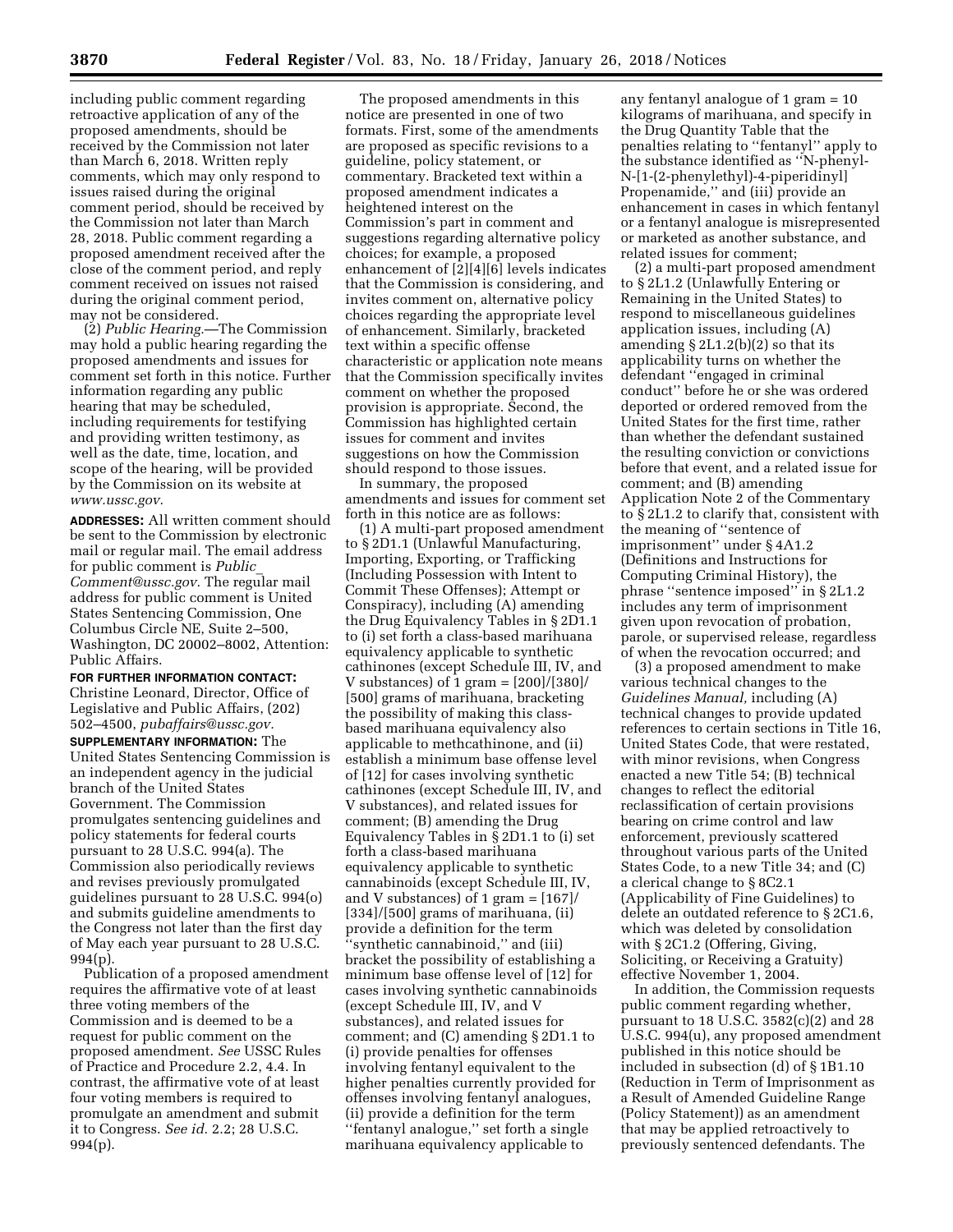Commission lists in § 1B1.10(d) the specific guideline amendments that the court may apply retroactively under 18 U.S.C. 3582(c)(2). The background commentary to § 1B1.10 lists the purpose of the amendment, the magnitude of the change in the guideline range made by the amendment, and the difficulty of applying the amendment retroactively to determine an amended guideline range under § 1B1.10(b) as among the factors the Commission considers in selecting the amendments included in § 1B1.10(d). To the extent practicable, public comment should address each of these factors.

The text of the proposed amendments and related issues for comment are set forth below. Additional information pertaining to the proposed amendments and issues for comment described in this notice may be accessed through the Commission's website at *[www.ussc.gov.](http://www.ussc.gov)* 

**Authority:** 28 U.S.C. 994(a), (o), (p), (x); USSC Rules of Practice and Procedure 2.2, 4.3, 4.4.

## **William H. Pryor, Jr.,**  *Acting Chair.*

## **Proposed Amendments to the Sentencing Guidelines, Policy Statements, and Official Commentary**

### **1. Synthetic Drugs**

*Synopsis of Proposed Amendment:*  This proposed amendment is a result of the Commission's multiyear study of offenses involving synthetic cathinones (such as methylone, MDPV, and mephedrone) and synthetic cannabinoids (such as JWH–018 and AM–2201), as well as tetrahydrocannabinol (THC), fentanyl, and fentanyl analogues, and consideration of appropriate guideline amendments, including simplifying the determination of the most closely related controlled substance under Application Note 6 of the Commentary to § 2D1.1. *See* U.S. Sentencing Comm'n, ''Notice of Final Priorities,'' 82 FR 39949 (Aug. 22, 2017). The proposed amendment contains three parts (Parts A through C). The Commission is considering whether to promulgate any or all of these parts, as they are not mutually exclusive.

*Part A* of the proposed amendment would amend the Drug Equivalency Tables in § 2D1.1 (Unlawful Manufacturing, Importing, Exporting, or Trafficking (Including Possession with Intent to Commit These Offenses); Attempt or Conspiracy) to adopt a classbased approach to account for synthetic cathinones. It sets forth a single marihuana equivalency applicable to synthetic cathinones (except Schedule

III, IV, and V substances) of 1 gram  $=$ [200]/[380]/[500] grams of marihuana. Part A of the proposed amendment also brackets the possibility of making this class-based marihuana equivalency also applicable to methcathinone, by deleting the specific reference to this controlled substance in the Drug Equivalency Tables. Finally, Part A of the proposed amendment establishes a minimum base offense level of [12] for cases involving synthetic cathinones (except Schedule III, IV, and V substances). Issues for comment are also provided.

*Part B* of the proposed amendment would amend the Drug Equivalency Tables in § 2D1.1 to adopt a class-based approach to account for synthetic cannabinoids. It sets forth a single marihuana equivalency applicable to synthetic cannabinoids (except Schedule III, IV, and V substances) of 1 gram = [167]/[334]/[500] grams of marihuana. It also adds a provision defining the term ''synthetic cannabinoid.'' Finally, Part B of the proposed amendment brackets for comment a provision establishing a minimum base offense level of [12] for cases involving synthetic cannabinoids (except Schedule III, IV, and V substances). Issues for comment are also provided.

*Part C* of the proposed amendment would amend § 2D1.1 in several ways to account for fentanyl and fentanyl analogues. First, it provides penalties for offenses involving fentanyl that are equivalent to the higher penalties currently provided for offenses involving fentanyl analogues. Second, the proposed amendment revises § 2D1.1 to provide a definition of the term ''fentanyl analogue,'' set forth a single marihuana equivalency applicable to any fentanyl analogue of 1 gram = 10 kilograms of marihuana, and specify in the Drug Quantity Table that the penalties relating to ''fentanyl'' apply to the substance identified as ''Nphenyl-N-[1-(2-phenylethyl)-4 piperidinyl] propanamide.'' Finally, Part C of the proposed amendment amends § 2D1.1 to provide an enhancement in cases in which fentanyl or a fentanyl analogue is misrepresented or marketed as another substance. Issues for comment are also provided.

#### *(A) Synthetic Cathinones*

*Synopsis of the Proposed Amendment:* Synthetic cathinones are human-made drugs chemically related to cathinone, a stimulant found in the khat plant. *See* National Institute on Drug Abuse, DrugFacts: Synthetic Cathinones (''Bath Salts'') (January 2016), available at *[https://](https://www.drugabuse.gov/publications/drugfacts/synthetic-cathinones-bath-salts)*

*[www.drugabuse.gov/publications/](https://www.drugabuse.gov/publications/drugfacts/synthetic-cathinones-bath-salts)  [drugfacts/synthetic-cathinones-bath](https://www.drugabuse.gov/publications/drugfacts/synthetic-cathinones-bath-salts)[salts.](https://www.drugabuse.gov/publications/drugfacts/synthetic-cathinones-bath-salts)* According to the National Institute on Drug Abuse, synthetic variants of cathinone can be much stronger than the natural cathinone and, in some cases, very dangerous. *Id.* Abuse of synthetic cathinones, sometimes referred to as ''bath salts,'' has become more prevalent over the last decade.

Currently, § 2D1.1 (Unlawful Manufacturing, Importing, Exporting, or Trafficking (Including Possession with Intent to Commit These Offenses); Attempt or Conspiracy) specifically lists only one synthetic cathinone, Methcathinone. Because other synthetic cathinones are not specifically listed in either the Drug Quantity Table or the Drug Equivalency Tables in § 2D1.1, cases involving these substances require courts to use Application Note 6 of the Commentary to § 2D1.1 to ''determine the base offense level using the marihuana equivalency of the most closely related controlled substance referenced in [§ 2D1.1].'' The Commission has received comment suggesting that questions regarding ''the most closely related controlled substance'' arise frequently in cases involving synthetic cathinones, and that the Application Note 6 process requires courts to hold extensive hearings to receive expert testimony on behalf of the government and the defendant.

The Commission has also received comment indicating that a large number of synthetic cathinones are currently available on the illicit drug market and that new varieties are regularly developed for illegal trafficking. Given this information, it would likely be difficult and impracticable for the Commission to provide individual marihuana equivalencies for each synthetic cathinone in the *Guidelines Manual.* Testimony received by the Commission indicates that whether a substance is properly classified as a synthetic cathinone is not generally subject to debate, as there appears to be broad agreement that the basic chemical structure of cathinone remains present throughout all synthetic cathinones.

Part A of the proposed amendment would amend the Drug Equivalency Tables in § 2D1.1 to adopt a class-based approach to account for synthetic cathinones. It sets forth a single marihuana equivalency applicable to synthetic cathinones (except Schedule III, IV, and V substances) of 1 gram = [200]/[380]/[500] grams of marihuana. The proposed amendment also establishes a minimum base offense level of [12] for cases involving synthetic cathinones (except Schedule III, IV, and V substances). Finally, the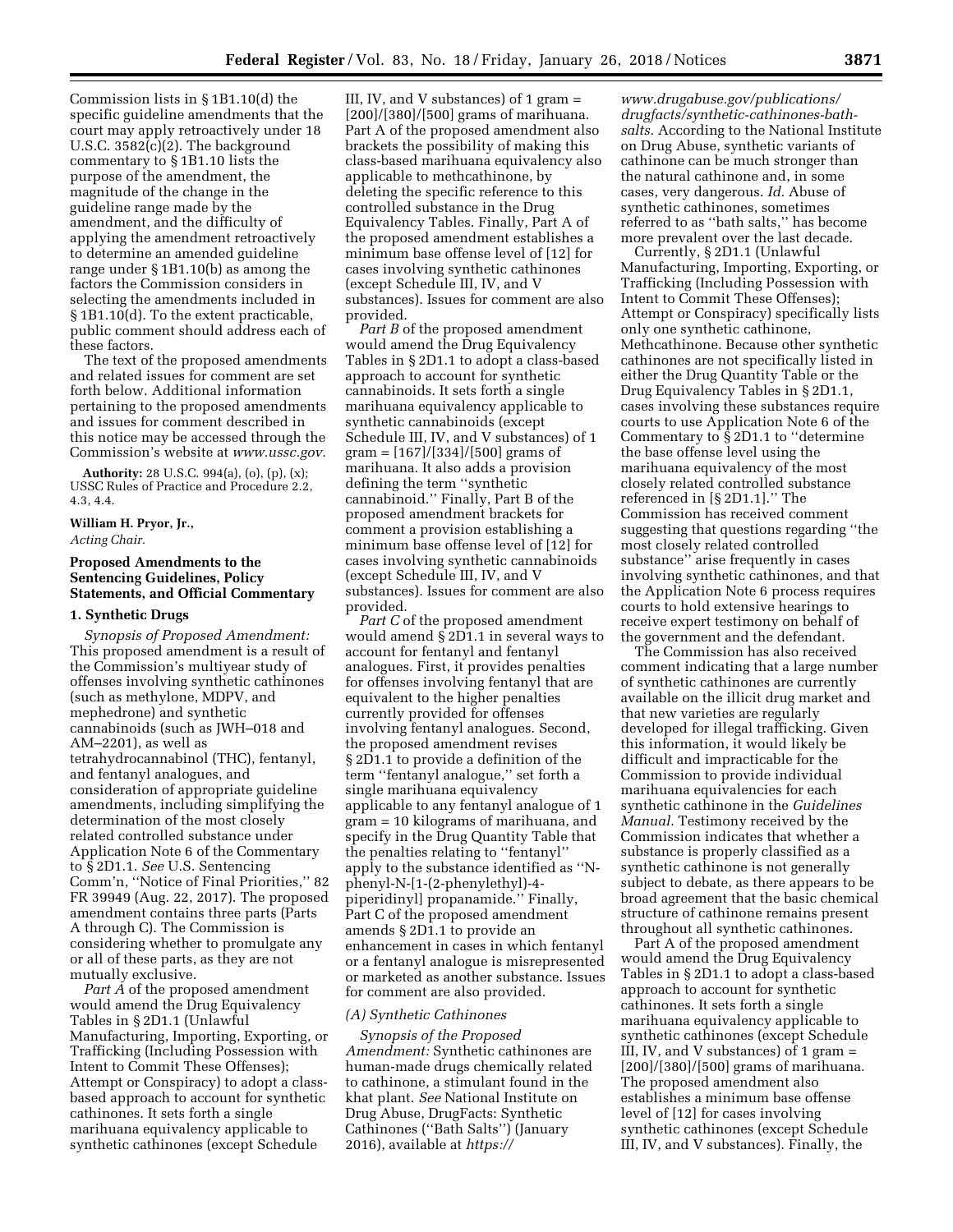proposed amendment brackets the possibility of making this class-based marihuana equivalency also applicable to methcathinone, by deleting the specific reference to this controlled substance in the Drug Equivalency Tables.

Issues for comment are also provided.

#### Proposed Amendment

The Commentary to § 2D1.1 captioned ''Application Notes'' is amended in Note 8(D)—

[in the table under the heading ''Cocaine and Other Schedule I and II Stimulants (and their immediate precursors) \*'', by striking the following:

''1 gm of Methcathinone = 380 gm of marihuana'';

and] by inserting after the table under the heading ''Cocaine and Other Schedule I and II Stimulants (and their immediate precursors) \*" the following new table:

- ''*Synthetic Cathinones (except Schedule III, IV, and V Substances)* \* 1 gm of a synthetic cathinone (except a Schedule III, IV, or V substance) = [200]/[380]/[500] gm of marihuana
- \* *Provided,* that the minimum offense level from the Drug Quantity Table for any synthetic cathinone (except a Schedule III, IV, or V substance) individually, or in combination with another controlled substance, is level [12].''.

### Issues for Comment

1. Part A of the proposed amendment would amend the Drug Equivalency Tables in § 2D1.1 (Unlawful Manufacturing, Importing, Exporting, or Trafficking (Including Possession with Intent to Commit These Offenses); Attempt or Conspiracy) to adopt a classbased approach to account for synthetic cathinones. It sets forth a single marihuana equivalency applicable to synthetic cathinones (except Schedule III, IV, and V substances) of 1 gram = [200]/[380]/[500] grams of marihuana. The Commission seeks comment on how, if at all, the guidelines should be amended to account for synthetic cathinones.

Should the Commission provide a class-based approach to account for synthetic cathinones? Are synthetic cathinones sufficiently similar to one another in chemical structure, pharmacological effects, potential for addiction and abuse, patterns of trafficking and abuse, and/or associated harms, to support the adoption of a class-based approach for sentencing purposes? Are there any synthetic cathinones that should not be included as part of a class-based approach and for

which the Commission should provide a marihuana equivalency separate from other synthetic cathinones? If so, what equivalency should the Commission provide for each such synthetic cathinone, and why? If the Commission were to provide a different approach to account for synthetic cathinones in the guidelines, what should that different approach be?

Which, if any, of the proposed [1:200]/[1:380]/[1:500] marihuana equivalency ratios is appropriate for synthetic cathinones (except Schedule III, IV, and V substances) as a class? Should the Commission establish a different equivalency applicable to such a class? If so, what equivalency should the Commission provide and on what basis?

2. Part A of the proposed amendment brackets the possibility of making the marihuana equivalency applicable to synthetic cathinones also applicable to methcathinone by deleting the specific reference to this controlled substance in the Drug Equivalency Tables. Is methcathinone sufficiently similar to other synthetic cathinones in chemical structure, pharmacological effects, potential for addiction and abuse, patterns of trafficking and abuse, and/or associated harms to be included as part of a class-based approach for synthetic cathinones? Should the Commission instead continue to provide a marihuana equivalency for methcathinone separate from other synthetic cathinones?

3. The Commission seeks comment whether it should amend the Commentary to § 2D1.1 (Unlawful Manufacturing, Importing, Exporting, or Trafficking (Including Possession with Intent to Commit These Offenses); Attempt or Conspiracy) to provide guidance on how to apply the new class-based marihuana equivalency for synthetic cathinones. What guidance, if any, should the Commission provide on the application of the proposed classbased marihuana equivalency? Should the Commission define the term ''synthetic cathinone'' for purposes of this class-based approach? If so, what definition should the Commission provide for such term? What factors should the Commission account for if it considers providing a definition for ''synthetic cathinone''?

#### *(B) Synthetic Cannabinoids*

*Synopsis of the Proposed Amendment:* Synthetic cannabinoids are human-made, mind-altering chemicals developed to mimic the effects of tetrahydrocannabinol (THC), the main psychoactive chemical found in the marihuana plant. Like THC, synthetic cannabinoids act as an agonist at a specific part of the central nervous system known as the cannabinoid receptors, binding to and activating these receptors to produce psychoactive effects. However, the available scientific literature on this subject suggests that some synthetic cannabinoids bind more strongly to cell receptors affected by THC, and may produce stronger effects. *See* National Institute of Drug Abuse, DrugFacts: Synthetic Cannabinoids (Revised November 2015) available at *[https://www.drugabuse.gov/](https://www.drugabuse.gov/publications/drugfacts/synthetic-cannabinoids)  [publications/drugfacts/synthetic](https://www.drugabuse.gov/publications/drugfacts/synthetic-cannabinoids)[cannabinoids.](https://www.drugabuse.gov/publications/drugfacts/synthetic-cannabinoids)* 

The Commission has received comment indicating that the synthetic cannabinoids encountered on the illicit market are predominantly potent cannabinoid agonists that are pharmacologically similar to THC, but may cause a more severe toxicity and more serious adverse effects than THC. According to commenters, THC is only a partial agonist at type 1 cannabinoid receptors  $(CB<sub>1</sub>$  receptors) and produces 30 to 50 percent (or less) of the highest possible response in receptor activation. Synthetic cannabinoids are full agonists at  $CB_1$  receptors that elicit close to 100 percent response in receptor activation. Some commenters have argued that this high activation response may contribute to the increased toxicity and more severe adverse effects of synthetic cannabinoids when compared with THC. According to commenters, some of the adverse effects of synthetic cannabinoids are more prevalent or more severe than those produced by marihuana and THC, and may be produced at lower doses. The Commission was also informed by commenters that drug discrimination data is available on at least 26 different synthetic cannabinoids. JWH–018, one of the substances included in the Commission's study, was shown in the drug discrimination assay to be approximately three times as potent as THC. Another substance included in the Commission's study, AM–2201, was shown to be approximately five times as potent as THC using the same assay. Newer synthetic cannabinoids have been shown to be even more potent than these substances. According to the Drug Enforcement Administration, on rare occasions synthetic cannabinoids have been shown to be less potent than THC, as substances with a lower potency are often abandoned by manufacturers following negative user reports relating to their effects.

Currently, § 2D1.1 (Unlawful Manufacturing, Importing, Exporting, or Trafficking (Including Possession with Intent to Commit These Offenses); Attempt or Conspiracy) specifically lists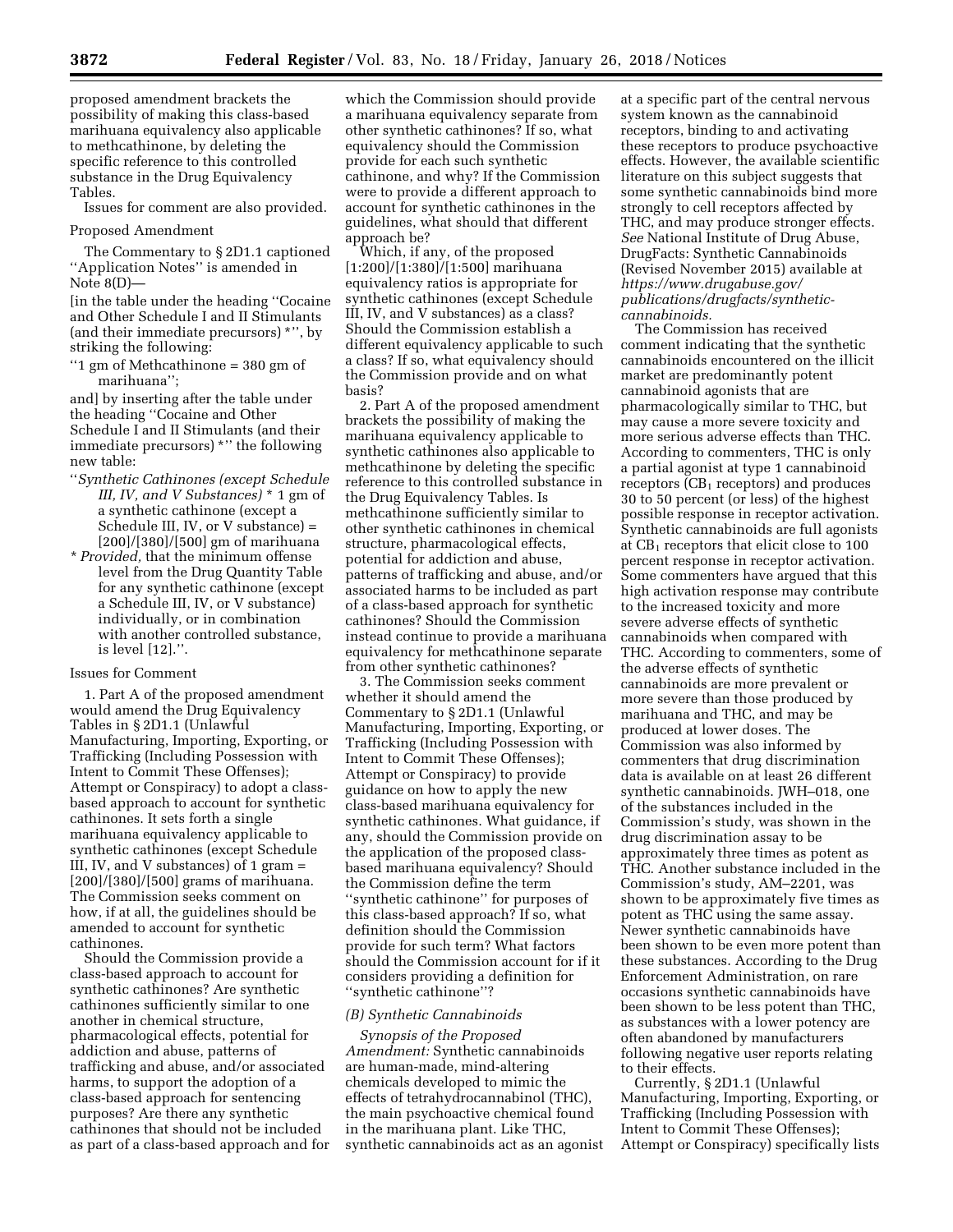only one synthetic cannabinoid, synthetic THC. Synthetic THC has a marihuana equivalency of 1 gram = 167 grams of marihuana. Because other synthetic cannabinoids are not specifically listed in either the Drug Quantity Table or the Drug Equivalency Tables in § 2D1.1, cases involving these substances require courts to use Application Note 6 of the Commentary to § 2D1.1 to ''determine the base offense level using the marihuana equivalency of the most closely related controlled substance referenced in [§ 2D1.1].'' Although courts often rely on the synthetic THC equivalency in cases involving synthetic cannabinoids, the Commission has received comment suggesting that questions regarding ''the most closely related controlled substance'' arise frequently in such cases, and that the Application Note 6 process requires courts to hold extensive hearings to receive expert testimony on behalf of the government and the defendant.

The Commission has also received comment suggesting that, like synthetic cathinones, a large number of synthetic cannabinoids are currently available on the illicit drug market and new varieties are regularly developed for illegal trafficking. Given this information, it would likely be difficult and impracticable for the Commission to provide individual marihuana equivalencies for each synthetic cannabinoid in the *Guidelines Manual.*  Unlike synthetic cathinones, synthetic cannabinoids cannot be defined as a single class based on a common chemical structure. Synthetic cannabinoids regularly developed for illegal trafficking come from several different structural classes. However, the Commission received testimony from experts indicating that, while synthetic cannabinoids may differ in chemical structure, these substances all produce the same pharmacological effects: They act as an agonist at type 1 cannabinoid receptors  $(CB<sub>1</sub>$  receptors).

Part B of the proposed amendment would amend the Drug Equivalency Tables in § 2D1.1 to adopt a class-based approach to account for synthetic cannabinoids. It sets forth a single marihuana equivalency applicable to synthetic cannabinoids (except Schedule III, IV, and V substances) of 1 gram = [167]/[334]/[500] grams of marihuana. The proposed amendment would also add a provision defining ''synthetic cannabinoid'' as ''any synthetic substance (other than synthetic tetrahydrocannabinol) that [acts as an agonist at][binds to and activates] type 1 cannabinoid receptors  $(CB<sub>1</sub> receptors).$ 

Finally, Part B of the proposed amendment brackets for comment a provision establishing a minimum base offense level of [12] for cases involving synthetic cannabinoids (except Schedule III, IV, and V substances).

Issues for comment are also provided.

#### Proposed Amendment

The Commentary to § 2D1.1 captioned ''Application Notes'' is amended in Note 8(D) by inserting after the table under the heading ''Schedule I Marihuana'' the following new table:

- ''*Synthetic Cannabinoids (except Schedule III, IV, and V Substances)*[\*]
- 1 gm of a synthetic cannabinoid (except a Schedule III, IV, or V substance) = [167]/[334]/[500] gm of marihuana
- [\**Provided,* that the minimum offense level from the Drug Quantity Table for any synthetic cannabinoid (except a Schedule III, IV, or V substance) individually, or in combination with another controlled substance, is level [12].]
- 'Synthetic cannabinoid,' for purposes of this guideline, means any synthetic substance (other than synthetic tetrahydrocannabinol) that [acts as an agonist at][binds to and activates] type 1 cannabinoid receptors  $(CB<sub>1</sub>$  receptors).".

#### Issues for Comment

1. Part B of the proposed amendment would amend the Drug Equivalency Tables in § 2D1.1 (Unlawful Manufacturing, Importing, Exporting, or Trafficking (Including Possession with Intent to Commit These Offenses); Attempt or Conspiracy) to adopt a classbased approach to account for synthetic cannabinoids. It sets forth a single marihuana equivalency applicable to synthetic cannabinoids (except Schedule III, IV, and V substances) of 1 gram of such a synthetic cannabinoid = [167]/[334]/[500] grams of marihuana. The Commission seeks comment on how, if at all, the guidelines should be amended to account for synthetic cannabinoids.

Should the Commission provide a class-based approach to account for synthetic cannabinoids? Are synthetic cannabinoids sufficiently similar to one another in chemical structure, pharmacological effects, potential for addiction and abuse, patterns of trafficking and abuse, and/or associated harms to support the adoption of a class-based approach for sentencing purposes? Are there any synthetic cannabinoids that should not be included as part of a class-based

approach and for which the Commission should provide a marihuana equivalency separate from other synthetic cannabinoids? If so, what equivalency should the Commission provide for each such synthetic cannabinoid, and why? If the Commission were to provide a different approach to account for synthetic cannabinoids in the guidelines, what should that different approach be?

Which, if any, of the proposed [1:167]/[1:334]/[1:500] marihuana equivalency ratios is appropriate for synthetic cannabinoids (except Schedule III, IV, and V substances) as a class? Should the Commission establish a different equivalency applicable to such a class? If so, what equivalency should the Commission provide and on what basis?

2. The Commission seeks comment on whether the Commission should make a distinction between a synthetic cannabinoid in ''actual'' form (*i.e.,* as a powder or crystalline substance) and a synthetic cannabinoid as part of a mixture (*e.g.,* sprayed on or soaked into a plant or other base material, or otherwise mixed with other substances), by establishing a different marihuana equivalency for each of these forms in which synthetic cannabinoids are trafficked. If so, what equivalencies should the Commission provide and on what basis? Are there differences in terms of pharmacological effects, potential for addiction and abuse, patterns of trafficking and abuse, and/or associated harms between the various forms in which synthetic cannabinoids are trafficked that would support this distinction? Is the use of the term ''actual'' appropriate in cases involving synthetic cannabinoids? If not, what term should the Commission use to refer to a synthetic cannabinoid as a powder or crystalline substance that has not been mixed with other substances (*e.g.,*  sprayed on or soaked into a plant or other base material)?

3. Part B of the proposed amendment would include in the Commentary to § 2D1.1 (Unlawful Manufacturing, Importing, Exporting, or Trafficking (Including Possession with Intent to Commit These Offenses); Attempt or Conspiracy) a provision defining the term ''synthetic cannabinoid'' as ''any synthetic substance (other than synthetic tetrahydrocannabinol) that [acts as an agonist at][binds to and activates] type 1 cannabinoid receptors  $(CB<sub>1</sub> receptors).''$  Is this definition appropriate? If not, what definition, if any, should the Commission provide? Are there any synthetic cannabinoids that would not be included under this definition but should be? Are there any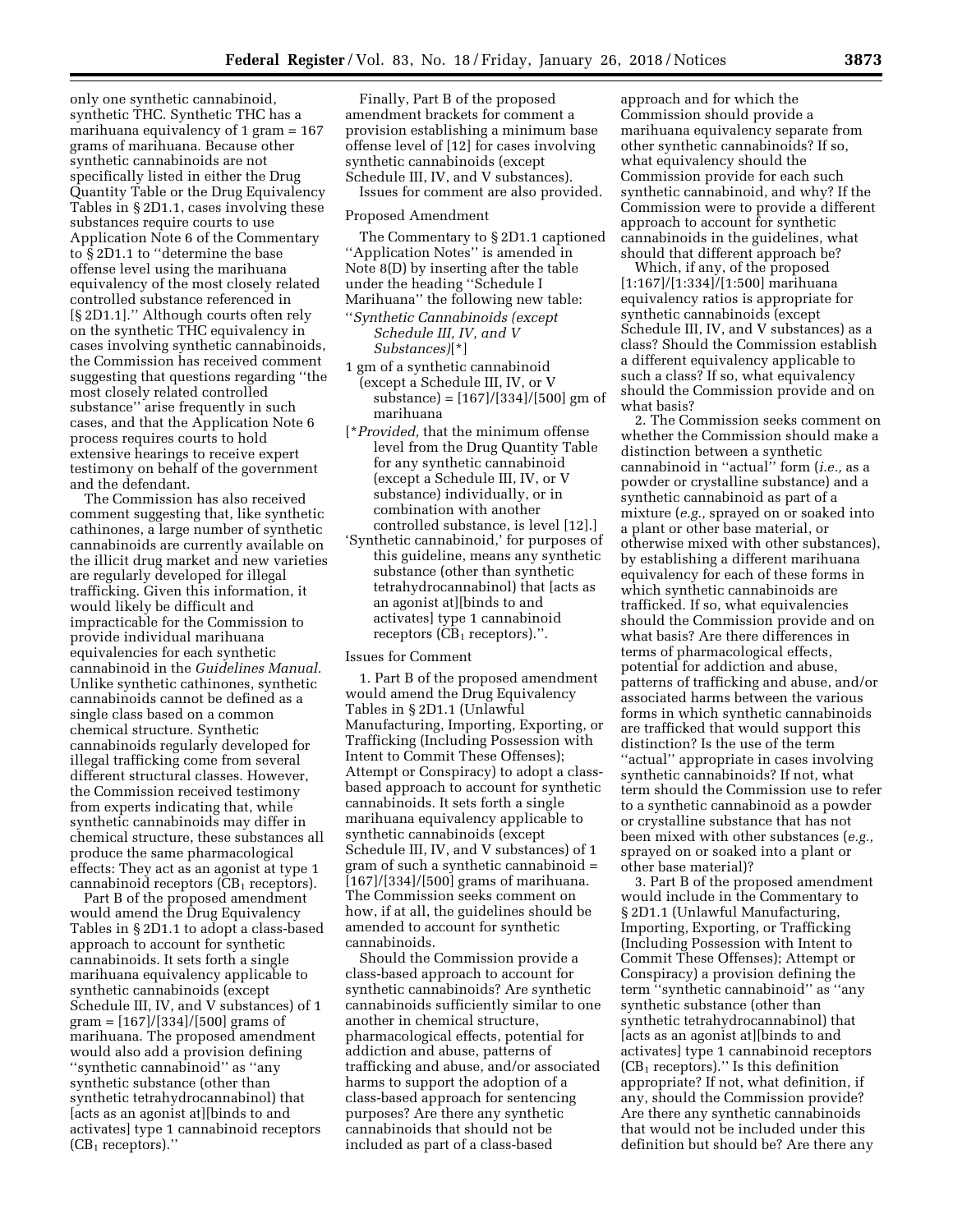substances that would be included in this definition but should not be? What factors should the Commission take into account in defining ''synthetic cannabinoid''? What additional guidance, if any, should the Commission provide on how to apply the proposed class-based marihuana equivalency for synthetic cannabinoids?

4. Part B of the proposed amendment brackets the possibility of establishing a minimum base offense level of [12] for cases involving synthetic cannabinoids (except Schedule III, IV, and V substances) individually, or in combination with another substance. Should the Commission provide a minimum base offense level for such cases? What minimum base offense level, if any, should the Commission provide for cases involving synthetic cannabinoids, and under what circumstances should it apply?

5. The Commission seeks comment on whether, if the Commission were to adopt a 1:167 equivalency ratio for synthetic cannabinoids, this class-based marihuana equivalency should also be applicable to synthetic tetrahydrocannabinol (THC). If so, should the Commission delete the specific reference to this controlled substance in the Drug Equivalency Tables and expand the proposed definition of ''synthetic cannabinoid'' to include ''any synthetic substance that [acts as an agonist at][binds to and activates] type 1 cannabinoid receptors  $(CB<sub>1</sub> receptors)'$ ? Is synthetic THC covered by this definition of ''synthetic cannabinoid''? Is synthetic THC sufficiently similar to other synthetic cannabinoids in chemical structure, pharmacological effects, potential for addiction and abuse, patterns of trafficking and abuse, and/or associated harms, to be included as part of a classbased approach for synthetic cannabinoids? Should the Commission instead continue to provide a marihuana equivalency for synthetic THC separate from other synthetic cannabinoids?

#### *(C) Fentanyl and Fentanyl Analogues*

*Synopsis of Proposed Amendment:*  Fentanyl is a powerful synthetic opioid analgesic that is similar to morphine but 50 to 100 times more potent. *See*  National Institute on Drug Abuse, DrugFacts: Fentanyl (June 2016), available at *[https://www.drugabuse.gov/](https://www.drugabuse.gov/publications/drugfacts/fentanyl) [publications/drugfacts/fentanyl.](https://www.drugabuse.gov/publications/drugfacts/fentanyl)*  Fentanyl is a prescription drug that can be diverted for illicit use. Fentanyl and analogues of fentanyl are also produced in clandestine laboratories for illicit use. *See, e.g.,* U.N. Office on Drugs & Crime, *Fentanyl and Its Analogues—50 Years On,* Global Smart Update 17 (March

2017), available at *[https://](https://www.unodc.org/documents/scientific/Global_SMART_Update_17_web.pdf) [www.unodc.org/documents/scientific/](https://www.unodc.org/documents/scientific/Global_SMART_Update_17_web.pdf) Global*\_*SMART*\_*Update*\_*17*\_*[web.pdf.](https://www.unodc.org/documents/scientific/Global_SMART_Update_17_web.pdf)*  These substances are sold on the illicit drug market as powder, pills, absorbed on blotter paper, mixed with or substituted for heroin, or as tablets that may mimic the appearance of prescription opioids. While most fentanyl analogues are typically about as potent as fentanyl itself, some analogues, such as sufentanil and carfentanil, are reported to be many times more potent than fentanyl.

### The Statutory and Guidelines Framework

The Controlled Substances Act (21 U.S.C. 801 *et seq.*) classifies fentanyl as a Schedule II controlled substance, along with other opiates. While there is no other specific reference to the term ''fentanyl'' in Title 21, United States Code, a subsequent section establishes a mandatory minimum penalty for a substance identified as ''N-phenyl-N-[1- (2-phenylethyl)-4-piperidinyl] propanamide.'' 21 U.S.C. 841(b)(1)(A)(vi). A Department of Justice regulation explains that N-phenyl-N-[1- (2-phenylethyl)-4-piperidinyl] propanamide is the substance 'commonly known as fentanyl." 28 CFR 50.21(d)(4)(vii). The Controlled Substances Act prescribes a mandatory minimum penalty of five years for trafficking 40 or more grams of the substance, or ten or more grams of an analogue of the substance. 21 U.S.C.  $841(b)(1)(A)(vi); (b)(1)(B)(vi).$ 

The Drug Quantity Table in § 2D1.1 (Unlawful Manufacturing, Importing, Exporting, or Trafficking (Including Possession with Intent to Commit These Offenses); Attempt or Conspiracy) contains entries for both ''fentanyl'' and ''fentanyl analogue,'' at severity levels that reflect the mandatory minimum penalty structure. The Drug Equivalency Tables in the Commentary to § 2D1.1 clearly identify fentanyl with the specific substance associated with the statutory minimum penalty by providing a marihuana equivalency for 1 gm of ''Fentanyl (N-phenyl-N-[1-(2 phenylethyl)-4-piperidinyl] Propanamide)'' equal to 2.5 kg of marihuana (*i.e.,* a 1:2,500 ratio). The Drug Equivalency Tables also set forth the marihuana equivalencies for two other substances, alpha-methylfentanyl and 3-methylfentanyl. Both substances have the same marihuana equivalency ratio, 1:10,000, which corresponds with the penalties for fentanyl analogues. Alpha-methylfentanyl and 3 methylfentanyl are pharmaceutical analogues of fentanyl that were developed in the 1960s or 1970s. *See,* 

*e.g.,* T.J. Gillespie, *et al., Identification and Quantification of Alpha-Methylfentanyl in Post Mortem Specimens,* 6(3) J. of Analytical Toxicology 139 (May–June 1982).

Higher Penalties for Offenses Involving Fentanyl

First, Part C of the proposed amendment would revise § 2D1.1 to increase penalties for offenses involving fentanyl. The Commission has received comment indicating that the proliferation and ease of availability of multiple varieties of fentanyl and fentanyl analogues has resulted in an increased number of deaths from overdoses. Commenters have argued that § 2D1.1 does not adequately reflect the serious dangers posed by fentanyl and its analogues, including their high potential for abuse and addiction. Public health data shows that the harms associated with abuse of fentanyl and fentanyl analogues far exceed those associated with other opioid analgesics.

Part C of the proposed amendment would amend § 2D1.1 to provide penalties for fentanyl that are equivalent to the higher penalties currently provided for fentanyl analogues. The proposed amendment would accomplish this objective by changing the base offense levels for fentanyl in the Drug Quantity Table at § 2D1.1(c) to parallel the base offense levels established for fentanyl analogues. It would also amend the Drug Equivalency Tables in the Commentary to § 2D1.1 to change the marihuana equivalency ratio for fentanyl to the same ratio, 1:10,000, provided for fentanyl analogues.

#### Issues Relating to ''Fentanyl Analogues''

Second, Part C of the proposed amendment would revise § 2D1.1 to address several issues relating to offenses involving fentanyl analogues. The Commission has received comment that the penalty for ''fentanyl analogue'' set forth in the guidelines interacts in a potentially confusing way with the guideline definition of the term ''analogue.'' Although the term ''fentanyl analogue'' is not defined by the guidelines, Application Note 6 states that, for purposes of § 2D1.1, ''analogue'' has the meaning given the term ''controlled substance analogue'' in 21 U.S.C. 802(32). Section 802(32) defines ''controlled substance analogue'' to exclude ''a controlled substance''—that is, a substance that has been scheduled. Thus, once the Drug Enforcement Administration (or Congress) schedules a substance that is a ''fentanyl analogue'' in the scientific sense, that substance may not qualify as a ''fentanyl analogue'' for purposes of the Drug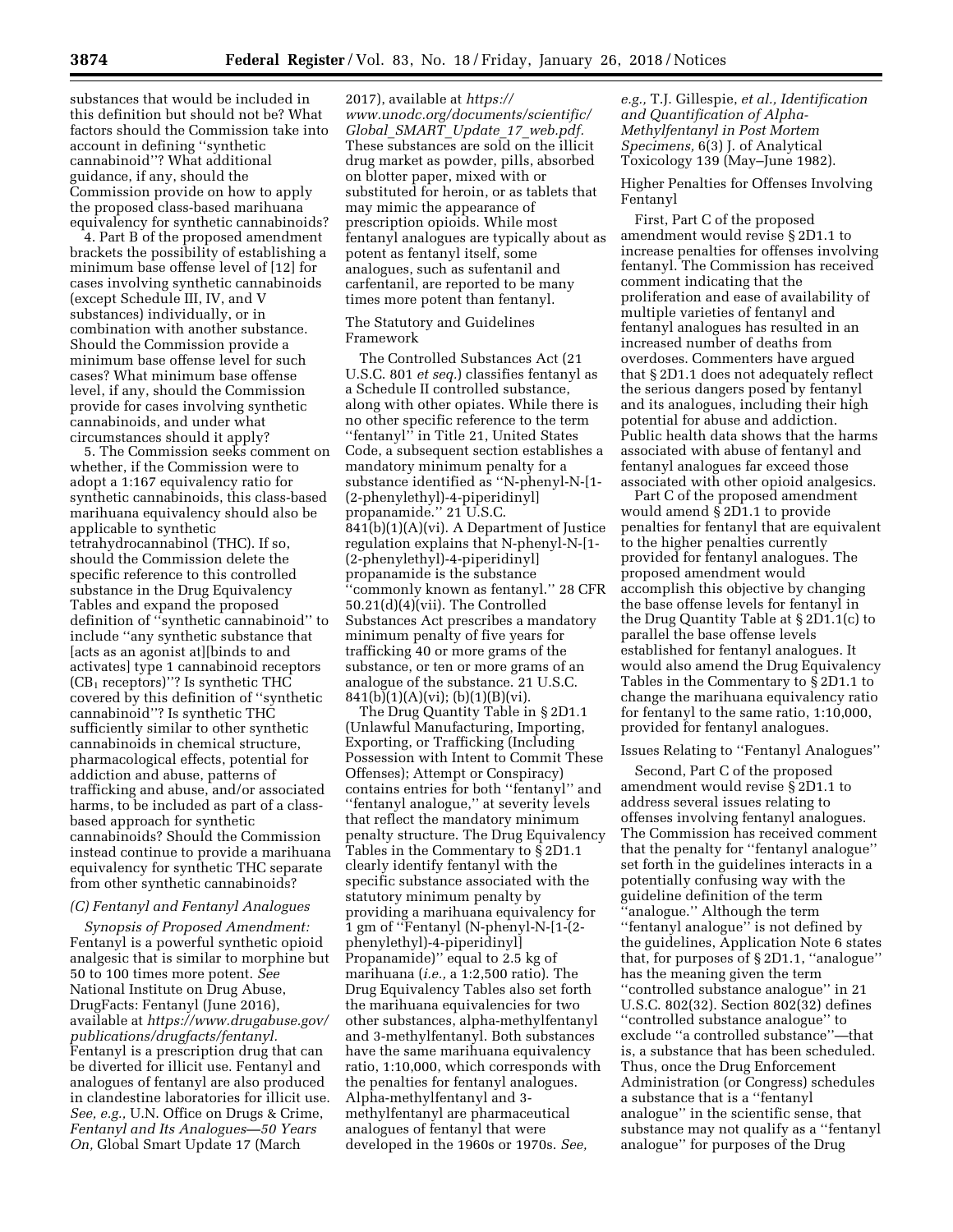Quantity Table. Hence, in cases involving a scheduled ''fentanyl analogue'' other than the two fentanyl analogues listed by name in the Drug Equivalency Tables, courts would be required by Application Note 6 of the Commentary to § 2D1.1 to ''determine the base offense level using the marihuana equivalency of the most closely related controlled substance referenced in [§ 2D1.1].''

The Commission has received comment suggesting that the Application Note 6 process requires courts to hold extensive hearings to receive expert testimony on behalf of the government and the defendant. This process is likely to determine that fentanyl, rather than one of the two listed variants in the guideline, is the most closely related controlled substance to a scheduled ''fentanyl analogue.'' This will result in a substance that would scientifically be considered a fentanyl analogue being punished under the 1:2,500 fentanyl ratio, rather than the 1:10,000 ''fentanyl analogue'' ratio.

Part C of the proposed amendment would address this situation by revising § 2D1.1 to define "fentanyl analogue" as ''any substance (including any salt, isomer, or salt of isomer thereof), whether a controlled substance or not, that has a chemical structure that is [substantially] similar to fentanyl (Nphenyl-N-[1-(2-phenylethyl)-4 piperidinyl] propanamide).'' It would also amend the Drug Equivalency Tables in § 2D1.1 to provide a single marihuana equivalency applicable to any fentanyl analogue of 1 gram = 10 kilograms of marihuana. The proposed amendment brackets the possibility of making this new marihuana equivalency also applicable to alpha-methylfentanyl and 3-methylfentanyl by deleting the specific references to these controlled substances in the Drug Equivalency Tables. In addition, the proposed amendment would amend the Drug Quantity Table to specify that the penalties relating to ''fentanyl'' apply to the substance identified in the statute as ''N-phenyl-N-[1-(2-phenylethyl)-4 piperidinyl] propanamide.''

Increased Penalties for Offenses Involving Fentanyl and Fentanyl Analogues Misrepresented as Another Substance

Finally, Part C of the proposed amendment would amend § 2D1.1 to address cases involving fentanyl and fentanyl analogues misrepresented as another substance. The Commission has received comment that fentanyl and fentanyl analogues are being mixed with, and in some instances substituted

for, other drugs, such as heroin and cocaine. According to commenters, fentanyl and fentanyl analogues are also being pressed into pills that resemble prescription opioids, such as oxycodone and hydrocodone. Commenters have also suggested that the harms associated with the use of fentanyl and fentanyl analogues are heightened by the fact that users may unknowingly consume fentanyl or fentanyl analogues in products misrepresented or sold as other substances, such as heroin or counterfeit prescription pills. Because such users may be unaware that what they believe to be a certain substance, such as heroin, is either fentanyl or has been laced with fentanyl, they may not mitigate against the added risks of use, including overdose.

Part C of the proposed amendment would add a new specific offense characteristic at § 2D1.1(b)(13) providing an enhancement of [2][4] levels to address these cases. It provides two alternatives for such an enhancement. Under the first alternative, the enhancement would apply if the offense involved a mixture or substance containing a detectable amount of fentanyl (N-phenyl-N-[1-(2 phenylethyl)-4-piperidinyl] propanamide) or a fentanyl analogue that was misrepresented or marketed as another substance. Under the second alternative, the enhancement would apply if the offense involved a mixture or substance containing fentanyl (Nphenyl-N-[1-(2-phenylethyl)-4 piperidinyl] propanamide) or a fentanyl analogue and the defendant knowingly misrepresented or knowingly marketed that mixture or substance as another substance.

Issues for comment are also provided.

Proposed Amendment

Section 2D1.1(b) is amended by redesignating paragraphs (13) through (17) as paragraphs (14) through (18), respectively, and by inserting the following new paragraph (13):

''(13) [If the offense involved a mixture or substance containing fentanyl (N-phenyl-N-[1-(2-phenylethyl) -4-piperidinyl] propanamide) or a fentanyl analogue that was misrepresented or marketed as another substance][If the offense involved a mixture or substance containing fentanyl (N-phenyl-N-[1-(2-phenylethyl) -4-piperidinyl] propanamide) or a fentanyl analogue and the defendant knowingly misrepresented or knowingly marketed that mixture or substance as another substance], increase by [2][4] levels.''.

Section 2D1.1(c)(1) is amended by striking ''36 KG or more of Fentanyl;'' and inserting the following:

''[9] KG or more of Fentanyl (N-phenyl -N-[1-(2-phenylethyl)-4-piperidinyl] Propanamide);''.

Section 2D1.1(c)(2) is amended by striking ''At least 12 KG but less than 36 KG of Fentanyl;'' and inserting the following:

''At least [3] KG but less than [9] KG of Fentanyl (N-phenyl-N-[1-(2 phenylethyl)-4-piperidinyl] Propanamide);''.

Section 2D1.1(c)(3) is amended by striking ''At least 4 KG but less than 12 KG of Fentanyl;'' and inserting the following:

''At least [1] KG but less than [3] KG of Fentanyl (N-phenyl-N-[1-(2 phenylethyl)-4-piperidinyl] Propanamide);''.

Section 2D1.1(c)(4) is amended by striking ''At least 1.2 KG but less than 4 KG of Fentanyl;'' and inserting the following:

''At least [300] G but less than [1] KG of Fentanyl (N-phenyl-N-[1-(2 phenylethyl)-4-piperidinyl] Propanamide);''.

Section 2D1.1(c)(5) is amended by striking ''At least 400 G but less than 1.2 KG of Fentanyl;'' and inserting the following:

''At least [100] G but less than [300] G of Fentanyl (N-phenyl-N-[1-(2 phenylethyl)-4-piperidinyl] Propanamide);''.

Section 2D1.1(c)(6) is amended by striking ''At least 280 G but less than 400 G of Fentanyl;'' and inserting the following:

''At least [70] G but less than [100] G of Fentanyl (N-phenyl-N-[1-(2 phenylethyl)-4-piperidinyl] Propanamide);''.

Section 2D1.1(c)(7) is amended by striking ''At least 160 G but less than 280 G of Fentanyl;'' and inserting the following:

''At least [40] G but less than [70] G of Fentanyl ((N-phenyl-N-[1-(2 phenylethyl)-4-piperidinyl] Propanamide);'

Section 2D1.1(c)(8) is amended by striking ''At least 40 G but less than 160 G of Fentanyl;'' and inserting the following:

''At least [10] G but less than [40] G of Fentanyl (N-phenyl-N-[1-(2 phenylethyl)-4-piperidinyl] Propanamide);''.

Section 2D1.1(c)(9) is amended by striking ''At least 32 G but less than 40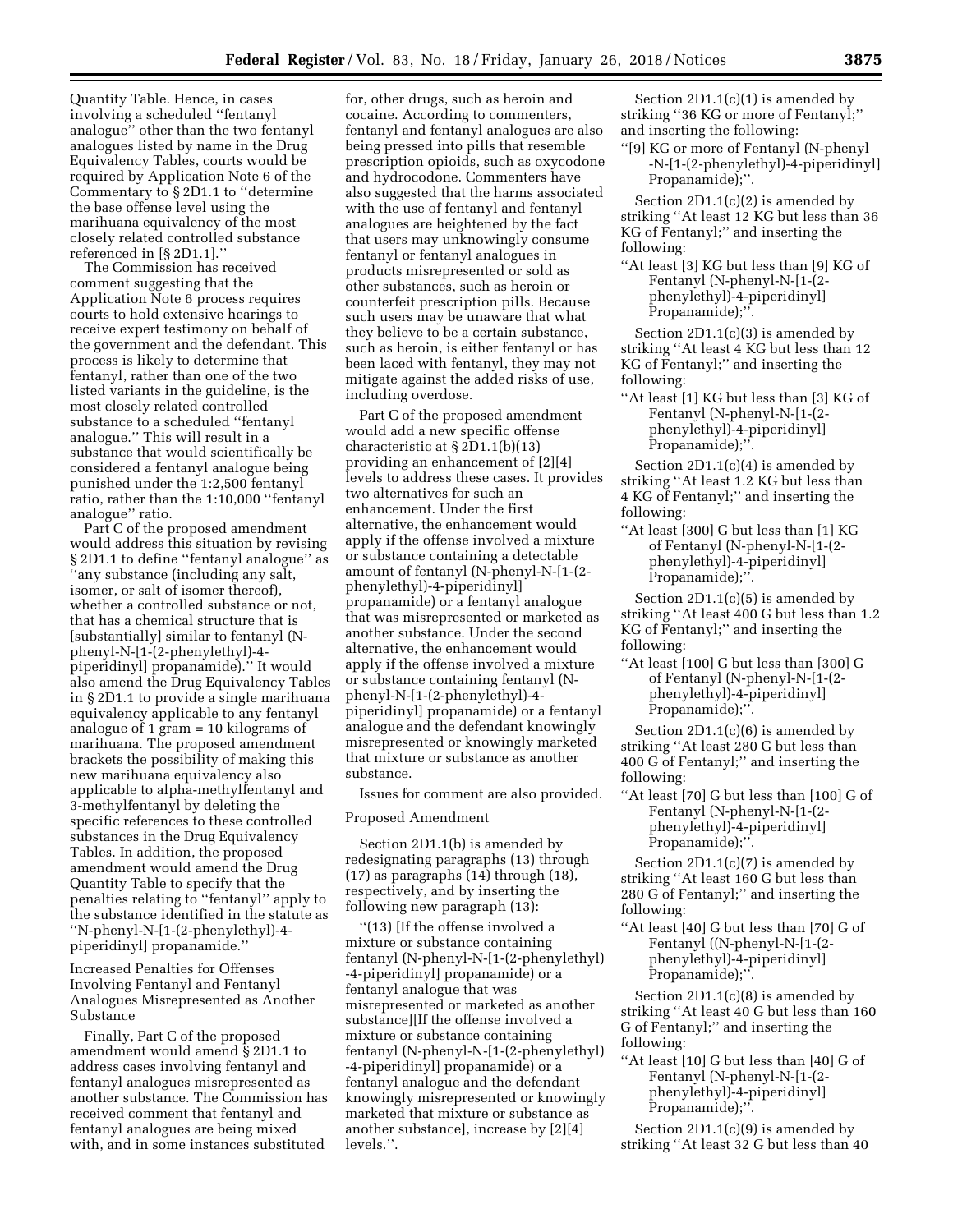G of Fentanyl;'' and inserting the following:

''At least [8] G but less than [10] G of Fentanyl (N-phenyl-N-[1-(2 phenylethyl)-4-piperidinyl] Propanamide);''.

Section 2D1.1(c)(10) is amended by striking ''At least 24 G but less than 32 G of Fentanyl;'' and inserting the following:

''At least [6] G but less than [8] G of Fentanyl (N-phenyl-N-[1-(2 phenylethyl)-4-piperidinyl] Propanamide);''.

Section 2D1.1(c)(11) is amended by striking "At least 16 G but less than 24 G of Fentanyl;'' and inserting the following:

''At least [4] G but less than [6] G of Fentanyl (N-phenyl-N-[1-(2 phenylethyl)-4-piperidinyl] Propanamide);''.

Section 2D1.1(c)(12) is amended by striking ''At least 8 G but less than 16 G of Fentanyl;'' and inserting the following:

''At least [2] G but less than [4] G of Fentanyl (N-phenyl-N-[1-(2 phenylethyl)-4-piperidinyl] Propanamide);''.

Section 2D1.1(c)(13) is amended by striking ''At least 4 G but less than 8 G of Fentanyl;'' and inserting the following:

''At least [1] G but less than [2] G of Fentanyl (N-phenyl-N-[1-(2 phenylethyl)-4-piperidinyl] Propanamide);''.

Section 2D1.1(c)(14) is amended by striking ''Less than 4 G of Fentanyl;'' and inserting the following:

''Less than [1] G of Fentanyl (N-phenyl-N-[1-(2-phenylethyl)-4-piperidinyl] Propanamide);''.

The annotation to § 2D1.1(c) captioned ''Notes to Drug Quantity Table'' is amended by inserting at the end the following new Note (J):

''(J) Fentanyl analogue, for the purposes of this guideline, means any substance (including any salt, isomer, or salt of isomer thereof), whether a controlled substance or not, that has a chemical structure that is [substantially] similar to fentanyl (N-phenyl-N-[1-(2 phenylethyl)-4-piperidinyl] propanamide)."

The Commentary to § 2D1.1 captioned ''Application Notes'' is amended—in Note 6 by striking ''Any reference to a particular controlled substance in these guidelines'' and inserting ''Except as otherwise provided, any reference to a particular controlled substance in these guidelines'', and by striking ''For

purposes of this guideline 'analogue' has the meaning'' and inserting ''Unless otherwise specified, 'analogue,' for purposes of this guideline, has the meaning''; and in note 8(D), in the table under the heading ''Schedule I or II Opiates\*''— [by striking the following two lines:

- ''1 gm of Alpha-Methylfentanyl = 10 kg of marihuana''
- ''1 gm of 3-Methylfentanyl = 10 kg of marihuana''
- and] by inserting after the line
- referenced to Fentanyl (N-phenyl-N-[1-
- (2-phenylethyl)- 4-piperidinyl]
- Propanamide) the following:
- ''1 gm of a Fentanyl Analogue = [10] kg of marihuana''.

## Issues for Comment

1. Part C of the proposed amendment would amend the ''Notes to Drug Quantity Table'' in § 2D1.1 (Unlawful Manufacturing, Importing, Exporting, or Trafficking (Including Possession with Intent to Commit These Offenses); Attempt or Conspiracy) to include a provision defining ''fentanyl analogue'' as ''any substance (including any salt, isomer, or salt of isomer thereof), whether a controlled substance or not, that has a chemical structure that is [substantially] similar to fentanyl (Nphenyl-N-[1-(2-phenylethyl)-4 piperidinyl] propanamide).'' Is this definition appropriate? If not, what definition, if any, should the Commission provide? For example, should the Commission specify that to qualify as a ''fentanyl analogue,'' a substance, whether a controlled substance or not, must (A) have a chemical structure that is [substantially] similar to fentanyl (N-phenyl-N-[1-(2 phenylethyl)-4-piperidinyl] propanamide) and (B) either (i) have an effect on the central nervous system that is substantially similar to [or greater than] fentanyl (N-phenyl-N-[1-(2 phenylethyl)-4-piperidinyl] propanamide), or (ii) be represented or intended to have such an effect?

2. The proposed amendment would amend § 2D1.1 (Unlawful Manufacturing, Importing, Exporting, or Trafficking (Including Possession with Intent to Commit These Offenses); Attempt or Conspiracy) to adopt a classbased approach to account for all fentanyl analogues, whether they are controlled substances or not. Are fentanyl analogues sufficiently similar to one another in chemical structure, pharmacological effects, potential for addiction and abuse, patterns of trafficking and abuse, and/or associated harms to support such class-based approach for sentencing purposes? If so,

are the penalties set forth in the Drug Quantity Table and the proposed 1:10,000 marihuana equivalency ratio appropriate for fentanyl analogues as a class? Should the Commission establish different penalties or a different equivalency applicable to such substances? If so, what penalties should the Commission provide and on what basis? Are there any fentanyl analogues that should not be included as part of a class-based approach and for which the Commission should provide penalties separate from other fentanyl analogues? If so, what penalties should the Commission provide for each such fentanyl analogue, and why? If the Commission were to provide a different approach to account for fentanyl analogues in the guidelines, what should that different approach be?

The proposed amendment brackets the possibility of making the marihuana equivalency applicable to all fentanyl analogues that are commonly regarded as analogues of ''Fentanyl (N-phenyl-N- [1-(2-phenylethyl)-4-piperidinyl] Propanamide'' also applicable to alphamethylfentanyl and 3-methylfentanyl by deleting the specific references to these controlled substances in the Drug Equivalency Tables. Are alphamethylfentanyl and 3-methylfentanyl sufficiently similar to other fentanyl analogues in chemical structure, pharmacological effects, potential for addiction and abuse, patterns of trafficking and abuse, and/or associated harms, to be included as part of a classbased approach for fentanyl analogues? Should the Commission instead continue to provide marihuana equivalencies for alpha-methylfentanyl and 3-methylfentanyl separate from other fentanyl analogues?

3. According to the Drug Enforcement Administration (DEA) and other sources, fentanyl and fentanyl analogues are typically manufactured in China and then shipped via freight forwarding companies or parcel post to the United States or to other places in the Western Hemisphere. Additionally, fentanyl and fentanyl analogues are available for purchase online through the ''dark net'' (commercial websites functioning as black markets) and regular websites, and commonly shipped into the United States. According to the DEA, the improper handling of fentanyl and fentanyl analogues presents grave danger to individuals who may inadvertently come into contact with such substances. Those at risk include law enforcement and emergency personnel who may unknowingly encounter these substances during arrests, searches, or emergency calls.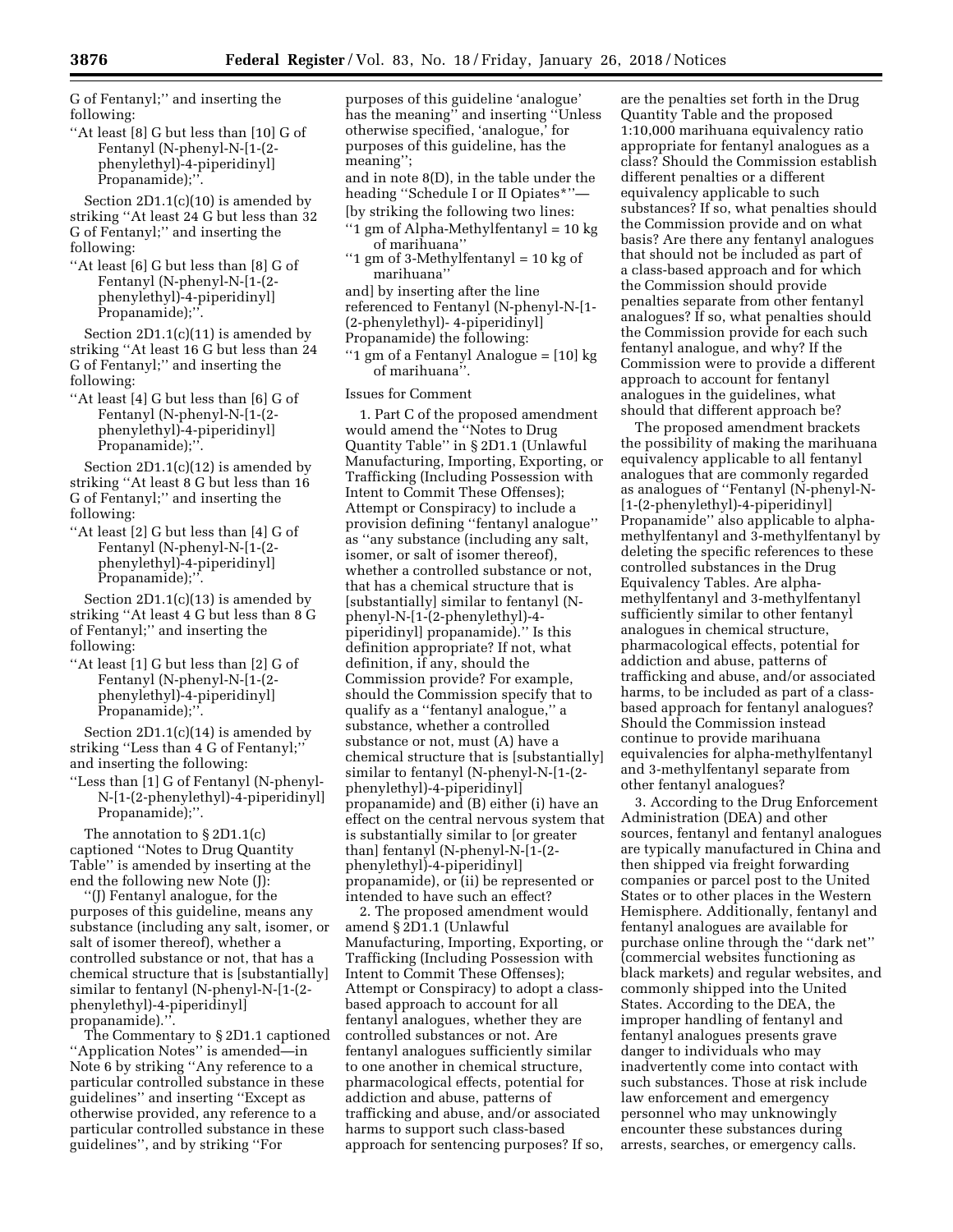The Commission seeks comment on whether the guidelines provide appropriate penalties for cases in which fentanyl or a fentanyl analogue may create a substantial threat to the public health or safety (including the health or safety of law enforcement and emergency personnel). If not, how should the Commission revise the guidelines to provide appropriate penalties in such cases? Should the Commission provide new enhancements, adjustments, or departure provisions to account for such cases? If the Commission were to provide such a provision, what specific offense conduct, harm, or other factor should be the basis for applying the provision? What penalty increase should be provided?

#### 2. Illegal Reentry Guideline Enhancements

*Synopsis of Proposed Amendment:*  This proposed amendment is a result of the Commission's consideration of miscellaneous guidelines application issues. *See* U.S. Sentencing Comm'n, ''Notice of Final Priorities,'' 82 FR 39949 (Aug. 22, 2017). It responds to issues that have arisen regarding application of the illegal reentry guideline at § 2L1.2 (Unlawfully Entering or Remaining in the United States). The proposed amendment contains two parts (Part A and Part B). The Commission is considering whether to promulgate either or both of these parts, as they are not mutually exclusive.

*Part A* of the proposed amendment responds to an issue brought to the Commission's attention by the Department of Justice. *See* Annual Letter from the Department of Justice to the Commission (July 31, 2017), available at *[https://www.ussc.gov/sites/](https://www.ussc.gov/sites/default/files/pdf/amendment-process/public-comment/20170731/DOJ.pdf)  [default/files/pdf/amendment-process/](https://www.ussc.gov/sites/default/files/pdf/amendment-process/public-comment/20170731/DOJ.pdf)  [public-comment/20170731/DOJ.pdf.](https://www.ussc.gov/sites/default/files/pdf/amendment-process/public-comment/20170731/DOJ.pdf)* In its annual letter to the Commission, the Department suggested that the illegal reentry guideline's enhancements for prior convictions (other than convictions for illegal reentry) contain a gap in coverage. Subsection (b)(2) of the guideline provides for an increase in the defendant's offense level if, before the defendant was ordered deported or ordered removed from the United States for the first time, the defendant ''sustained . . . a conviction'' for a felony offense (other than an illegal reentry offense) or ''three or more convictions'' for certain misdemeanor offenses. Subsection (b)(3) of the guideline provides for an increase in the defendant's offense level, if after the defendant was ordered deported or ordered removed from the United States

for the first time, the defendant ''engaged in criminal conduct resulting in'' such a felony conviction or three or more such misdemeanor convictions. Neither subsection (b)(2) nor subsection (b)(3), however, provides for an increase in the defendant's offense level in the situation where a defendant engaged in criminal conduct before being ordered deported or ordered removed from the United States for the first time but did not sustain a conviction or convictions for that criminal conduct until after he or she was first ordered deported or ordered removed.

Part A of the proposed amendment would amend § 2L1.2 to cover this situation by revising subsection (b)(2) so that its applicability turns on whether the defendant ''engaged in criminal conduct'' before he or she was first ordered deported or order removed, rather than whether the defendant sustained the resulting conviction or convictions before that event. Part A would also make non-substantive, conforming changes to the language of subsection (b)(3).

An issue for comment is also provided.

*Part B* of the proposed amendment responds to an issue that has arisen in litigation concerning how § 2L1.2's enhancements for prior convictions apply in the situation where a defendant's prior conviction included a term of probation, parole, or supervised release that was subsequently revoked and an additional term of imprisonment imposed.

As described above, subsections (b)(2) and (b)(3) of § 2L1.2 provide for increases in a defendant's offense level for prior convictions (other than convictions for illegal reentry). The magnitude of the offense level increase that the subsections provide for a prior felony conviction varies depending on the length of the ''sentence imposed.'' Application Note 2 of the Commentary to § 2L1.2 states that '' '[s]entence imposed' has the meaning given the term 'sentence of imprisonment' in Application Note 2 and subsection (b) of § 4A1.2 (Definitions and Instructions for Computing Criminal History).'' Under § 4A1.2, the ''sentence of imprisonment'' includes not only the original term of imprisonment imposed but also any term of imprisonment imposed upon revocation of probation, parole, or supervised release. *See* USSG § 4A1.2, comment. (n.11). Consistent with that approach, Application Note 2 of the Commentary to § 2L1.2 states that, under § 2L1.2, ''[t]he length of the sentence imposed includes any term of imprisonment given upon revocation of probation, parole, or supervisory

release.'' Two courts of appeals have held, however, that, under § 2L1.2(b)(2), the ''sentence imposed'' does not include a period of imprisonment imposed upon revocation of probation, parole, or supervisory release if that revocation occurred after the defendant was ordered deported or ordered removed from the United States for the first time. *See United States* v. *Martinez,*  870 F.3d 1163 (9th Cir. 2017); *United States* v. *Franco-Galvan,* 846 F.3d 338 (5th Cir. 2017).

Part B of the proposed amendment would revise the definition of ''sentence imposed'' in Application Note 2 of the Commentary to § 2L1.2 to clarify that, consistent with the meaning of ''sentence of imprisonment'' under § 4A1.2, the phrase ''sentence imposed'' in § 2L1.2 includes any term of imprisonment given upon revocation of probation, parole, or supervised release, regardless of when the revocation occurred.

#### Proposed Amendment

#### *(A) Closing the Coverage Gap*

Section 2L1.2(b)(2) is amended by striking ''the defendant sustained'' and inserting ''the defendant engaged in criminal conduct that, at any time, resulted in''.

Section 2L1.2(b)(3) is amended by striking ''If, at any time after the defendant was ordered deported or ordered removed from the United States for the first time, the defendant engaged in criminal conduct resulting in'' and inserting ''If, after the defendant was ordered deported or ordered removed from the United States for the first time, the defendant engaged in criminal conduct that, at any time, resulted in''.

#### Issue for Comment

1. The Commission has received comments indicating that the enhancements for prior convictions (other than convictions for illegal reentry) in § 2L1.2 (Unlawfully Entering or Remaining in the United States) currently do not apply in the situation where a defendant engaged in criminal conduct before being ordered deported or ordered removed from the United States for the first time but did not sustain a conviction or convictions for that criminal conduct until after he or she was first ordered deported or ordered removed. Part A of the proposed amendment would address this situation by revising the language of § 2L1.2(b)(2) so that its applicability would turn on when the defendant ''engaged in criminal conduct resulting in'' one or more of the covered convictions, rather than when the